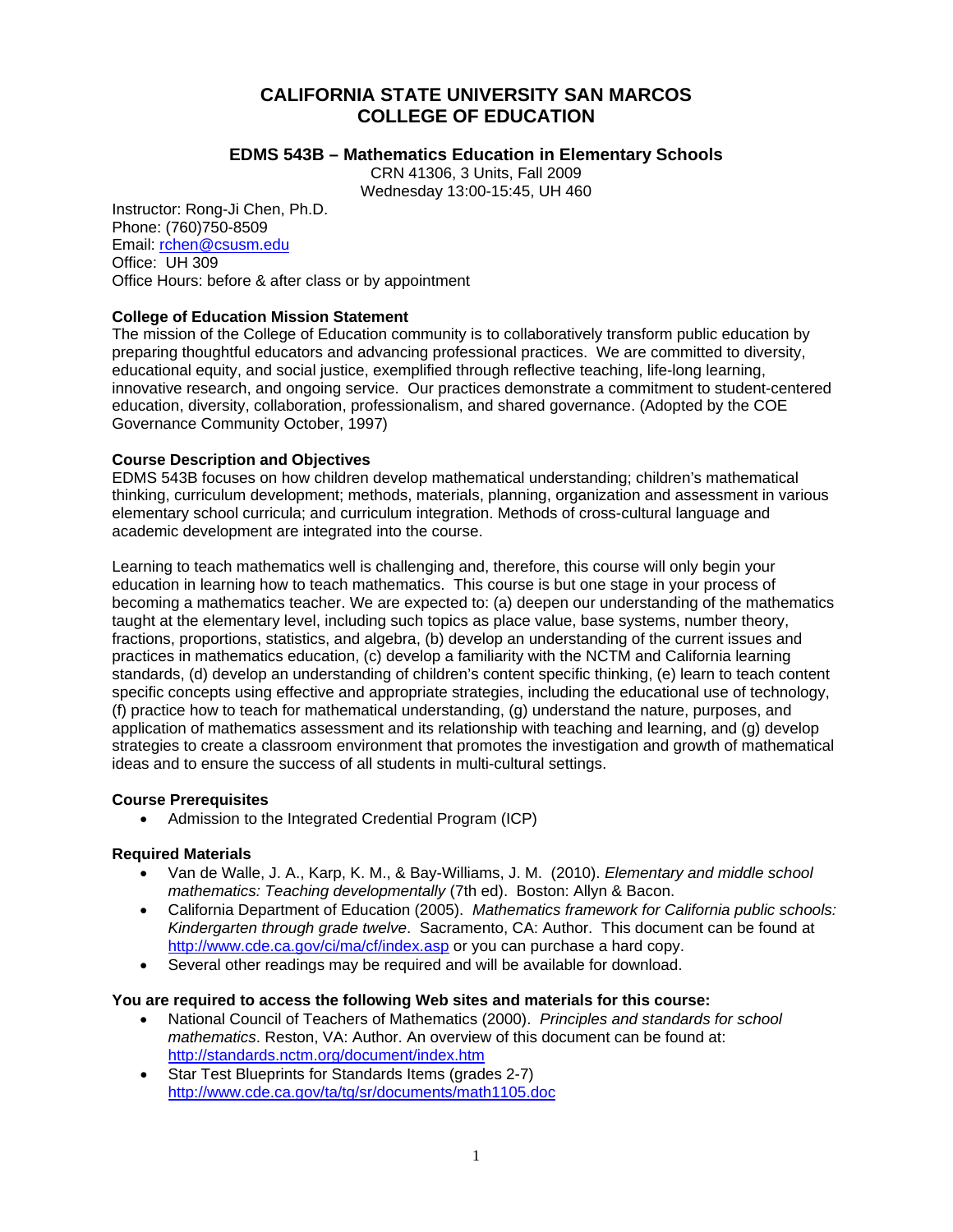#### **Recommended Materials**

- • Carpenter, T. P., Fennema, E., Franke, M. L., Levi, L., & Empson, S. B. (1999). *Children's mathematics: Cognitively guided instruction*. Portsmouth, NH: Heinemann.
- • Carpenter, T. P., Franke, M. L., & Levi, L. (2003). *Thinking mathematically: Integrating arithmetic & algebra in elementary school*. Portsmouth, NH: Heinemann.
- Lampert, M. (2001). *Teaching problems and the problems of teaching*. New Haven, CT: Yale University Press.
- Burns, M. (2007). *About teaching mathematics: A K-8 resource* 3<sup>rd</sup> Ed.). Sausalito, CA: Math Solutions Publications.

## **Authorization to Teach English Language Learners**

The CSUSM credential program has been specifically designed to prepare teachers for the diversity of languages often encountered in California public school classrooms. The authorization to teach English learners is met through the infusion of content and experiences within the credential program as well as additional coursework. Students successfully completing this program receive a credential with authorization to teach English learners. *(Approved by CCTC in SB2042 Program Standards, August 2002)* 

#### **Teacher Performance Expectation (TPE) Competencies**

The course objectives, assignments, and assessments have been aligned with the CTC standards for Multiple Subject Credential. This course is designed to help teachers seeking a California teaching credential to develop the skills, knowledge, and attitudes necessary to assist schools and district in implementing effective programs for all students. The successful candidate will be able to merge theory and practice in order to realize a comprehensive and extensive educational program for all students.

#### **California Teacher Performance Assessment (CalTPA)**

Beginning July 1, 2008 all California credential candidates must successfully complete a state-approved system of teacher performance assessment (TPA), to be embedded in the credential program of preparation. At CSUSM this assessment system is called the CalTPA or the TPA for short.

To assist your successful completion of the TPA, a series of informational seminars are offered over the course of the program. TPA related questions and logistical concerns are to be addressed during the seminars. Your attendance to TPA seminars will greatly contribute to your success on the assessment.

Additionally, COE classes use common pedagogical language, lesson plans (lesson designs), and unit plans (unit designs) in order to support and ensure your success on the TPA and more importantly in your credential program.

 http://www.csusm.edu/coe/CalTPA/ProgramMaterialsTPA.html The CalTPA Candidate Handbook, TPA seminar schedule, and other TPA support materials can be found on the COE website provided at the website provided:

#### **CSUSM Writing Requirement**

The CSUSM writing requirement of 2500 words is met through the completion of course assignments. Therefore, all writing will be looked at for content, organization, grammar, spelling, and format.

#### **Students with Disabilities Requiring Reasonable Accommodations**

Students with disabilities who require reasonable accommodations must be approved for services by providing appropriate and recent documentation to the Office of Disable Student Services (DSS). This office is located in Craven Hall 5205, and can be contacted by phone at (760) 750-4905, or TTY (760) 750-4909. Students authorized by DSS to receive reasonable accommodations should meet with their instructor during office hours or, in order to ensure confidentiality, in a more private setting.

#### **Attendance Policy**

Due to the dynamic and interactive nature of courses in the College of Education, all students are expected to attend all classes and participate actively. At a minimum, students must attend more than 80% of class time, or s/he may not receive a passing grade for the course at the discretion of the instructor. Individual instructors may adopt more stringent attendance requirements. Should the student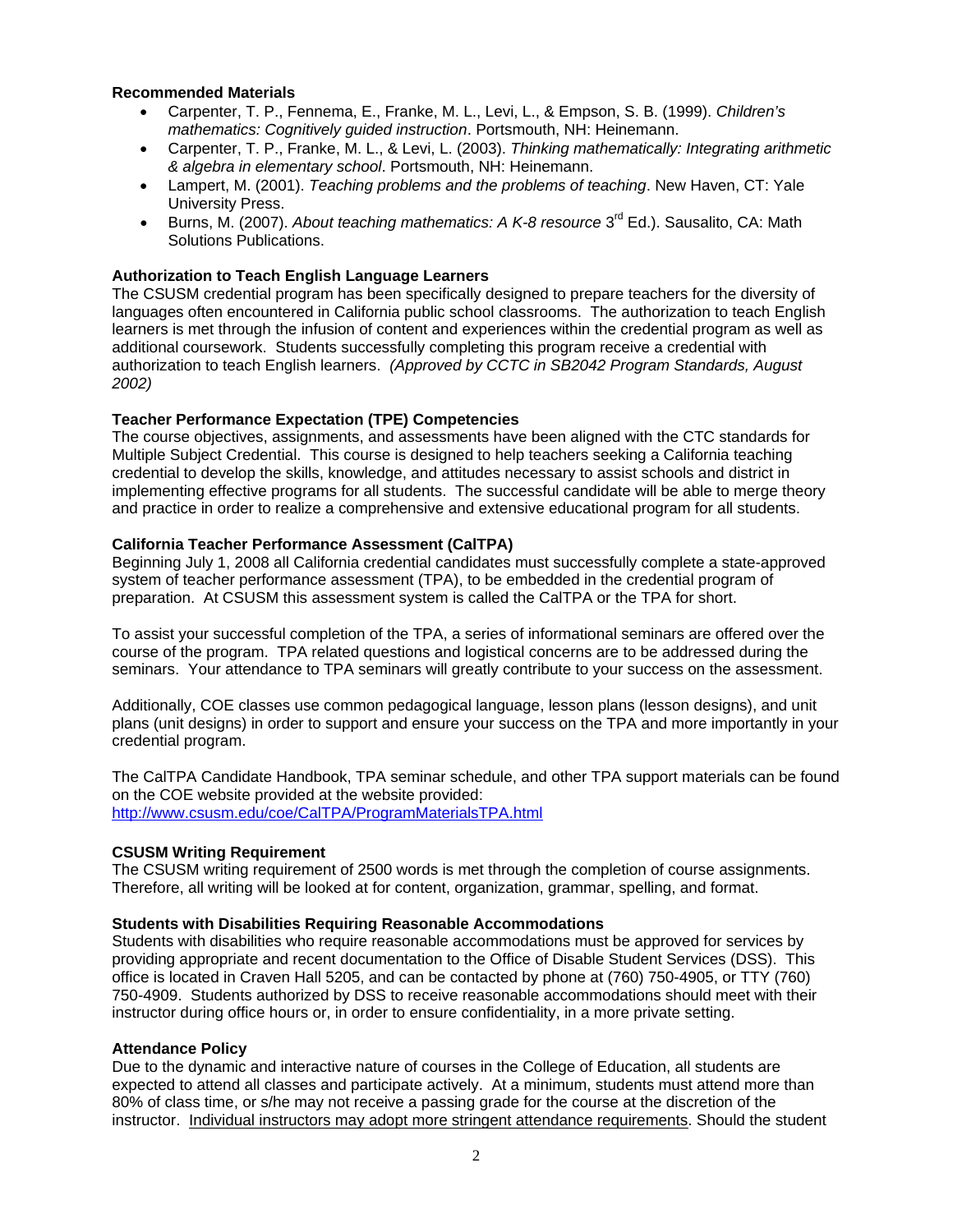have extenuating circumstances, s/he should contact the instructor as soon as possible. *(Adopted by the COE Governance Community, December, 1997).* 

If you miss two sessions, you will not receive a grade of A. If you miss three sessions, your highest possible grade is a B. If you miss four sessions, your highest possible grade is a C+. If you miss more than four sessions, you will receive a grade lower than a C+, which is considered to be unsatisfactory in a credential program. Please discuss with me any extenuating circumstances that will cause you to miss class *prior* to your absence. Attendance will be taken at each class session.

# **CSUSM Academic Honesty Policy**

Students will be expected to adhere to standards of academic honesty and integrity, as outlined in the Student Academic Honesty Policy. All written work and oral presentation assignments must be original work. All ideas/materials that are borrowed from other sources must have appropriate references to the original sources. Any quoted material should give credit to the source and be punctuated with quotation marks.

Students are responsible for honest completion of their work including examinations. There will be no tolerance for infractions. If you believe there has been an infraction by someone in the class, please bring it to the instructor's attention. The instructor reserves the right to discipline any student for academic dishonesty in accordance with the general rules and regulations of the university. Disciplinary action may include the lowering of grades and/or the assignment of a failing grade for an exam, assignment, or the class as a whole."

Incidents of Academic Dishonesty will be reported to the Dean of Students. Sanctions at the University level may include suspension or expulsion from the University.

## **Plagiarism**

As an educator, it is expected that each student will do his/her own work, and contribute equally to group projects and processes. Plagiarism or cheating is unacceptable under any circumstances. If you are in doubt about whether your work is paraphrased or plagiarized see the Plagiarism Prevention for Students website http://library.csusm.edu/plagiarism/index.html. If there are questions about academic honesty, please consult the University catalog.

## **Assignments and Requirements**

Each written assignment is expected to have a clear organizational presentation and be free of grammar, punctuation and spelling errors. There will be a reduction in points for the above mentioned errors. Late assignments may not be accepted. Prepare carefully for class, be ready to discuss readings and assignments thoughtfully and actively participate in all class activities.

*Participation and Professionalism (10 points)* – You are expected to actively participate in discussions, group work, presentations, and hands-on activities throughout the course. A positive professional disposition includes a willingness to consider and discuss new ideas objectively, curiosity, perseverance, and seriousness about improving one's self as a teacher. It can also include a sense of humor and social intelligence (e.g., the tact and ability to make others feel comfortable and to contribute).

*Reading Accountability: Reflection Papers and Classroom Activities (20 points)* -- The first reflection paper pertains to your prior experience with mathematics. In addition, you need to do 4 reflection papers or activities. You will either:

- 1) Write a "meaningful" reflection paper on (a) the text material assigned to be read for that week, or (b) a pressing issue in mathematics education per the instructor's guidelines.
- OR
- 2) 2) Engage in classroom activities that are designed for students to demonstrate their understanding and share your thoughts

Each paper should clearly articulate your thoughts on the assigned readings. In your reflections, you are encouraged to make connections with your teaching/learning experience and your field experience (e.g., your observation of elementary school classroom activities). You can also raise questions for discussion and/or discuss how you might specifically apply what you learned from the articles as a teacher in the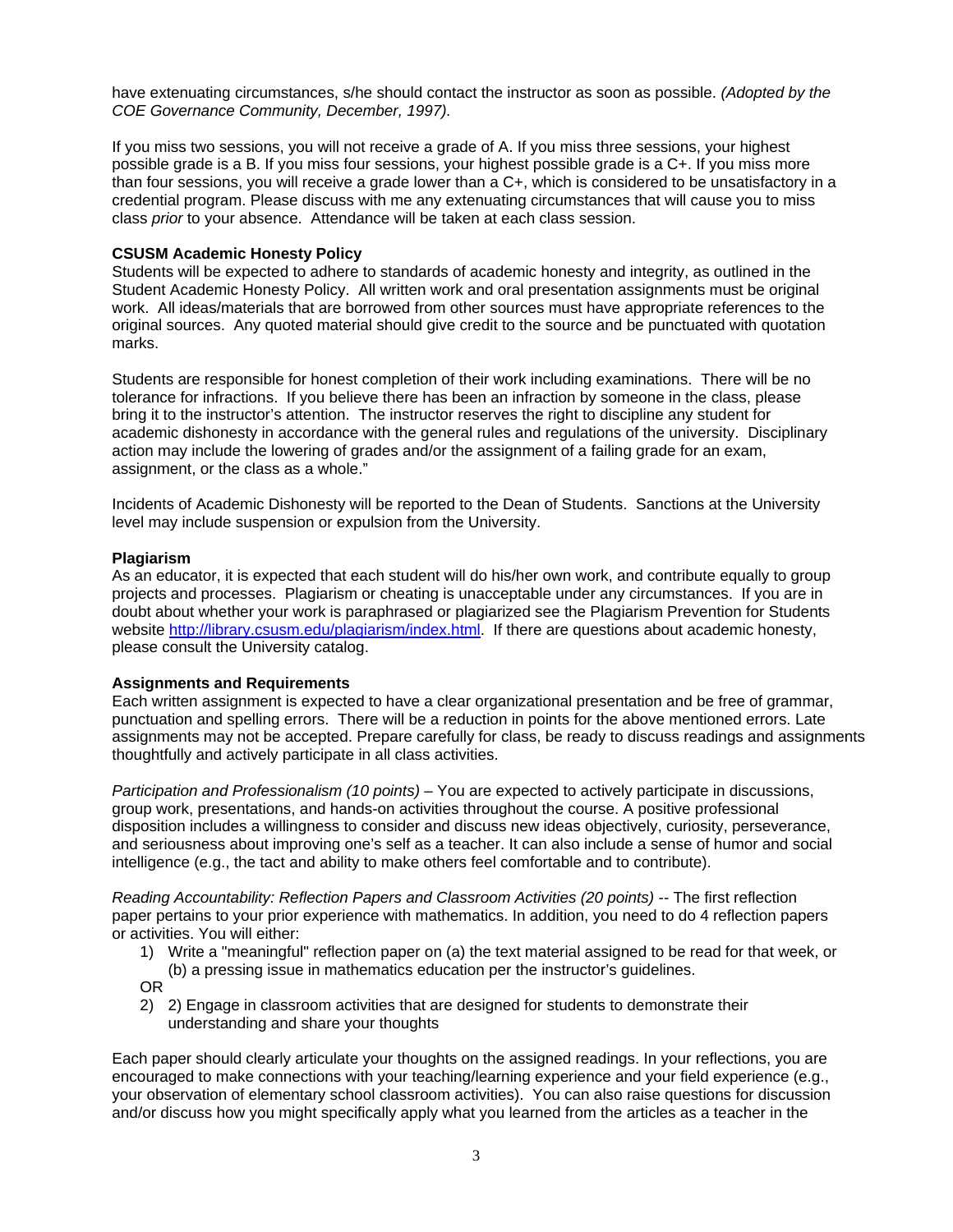classroom. Do not repeat verbatim from the readings. Other written assignments may be given that will substitute the written reflection but not the reading assignment.

*CA Mathematics Standards Oral Presentation (5 points)* – Using the *Mathematics Framework for California Public Schools K-12,* you and your designated group will be assigned one grade level of standards from *The California Mathematics Content Standards* as a topic for exploration *(*note that this is chapter 2 of the *Mathematics Framework for California Public Schools K-12).* Give an oral presentation of the mathematical strand and standards for which you are responsible, including one relevant example of how **one of the standards in that strand** could be addressed. Since children's learning with understanding is the focus of this course, it is important that your cohorts are presented with examples that promote student understanding and conceptual development. See the class WebCT for the detailed instruction and grading rubric for this assignment.

*Mathematics Lesson Design (35 points)* – The purpose of this assignment is to help you learn how to design effective mathematical activities and lessons and to provide an opportunity for you to practice teaching mathematics. Working in small groups of 3-4 members, your team will design one standardbased lesson (approximately 40 minutes) that you will present in an elementary school class. While the lesson plan is group work, each of you needs to implement the lesson at the school you are observing. In addition, you need to videotape your teaching of the lesson and reflect on the effectiveness of the lesson. You are encouraged to submit a draft of the lesson for review before the lesson is taught to students. Your teaching performance will not affect your grade. Refer to the lesson design grading rubric and other guidelines at the class WebCT.

*Mathematics Learning Center Activity (10 points)* – The class will form groups of 5-6 members, and each group will be assigned a mathematical area in the elementary school curriculum (see course schedule). Each group member needs to design a 5-10 minute learning activity in the assigned area and then teach the activity in our EDMS 543 class. In addition, you need to write a detailed description of the learning activity and provide teaching tips for your activity (so that, for example, a sub teacher can follow). You need to go through the activity checklist (will be provided in class) and ensure that the activity is appropriate and beneficial to the class. Your activity will be posted on the appropriate thread of the discussion board on WebCT, where a collection of approximately 30 learning activities will be available for your future teaching.

*Student Interviews (20 points*) – You need to conduct two interviews to assess students' understanding of mathematics. Sample interview questions are provided, but you are encouraged to use your own invention. You need to choose two mathematical topics from the following six areas: (1) number concepts, (2) addition/subtraction, (3) multiplication/division, (4) fraction, (5) measurement/geometry, and (6) algebra. The purpose is to get you to begin thinking about students' mathematical understanding, to learn how to effectively pose questions and interpret the meaning of students' responses, and to provide you with an opportunity to interact with students. For each interview, you need to submit a 3-page report. You can work with a peer in the interviewing process, but each needs to write his/her own report. In addition, you may need to share/present your interview findings in class. See the Student Interview Guidelines and a sample interview report at WebCT.

Detailed information about the assignments will be given in class and/or on the course WebCT. You need to submit the assignments (except children's work) at the course WebCT. You are responsible for ensuring that assignments are submitted correctly and on time. Late assignments may receive a reduction in points unless *prior arrangements* have been made with the instructor.

#### **Grading Scale**

Grades will be based on the following grading scale:

| $A = 93\% - 100\%$ | $A = 90\% - 92\%$       | $B+ = 87\% - 89\%$ | $B = 83\% - 86\%$ |
|--------------------|-------------------------|--------------------|-------------------|
| $B = 80\% - 82\%$  | $C_{\pm} = 77\% - 79\%$ | $C = 73\% - 76\%$  | $C = 70\% - 72\%$ |
| $D = 60\% - 69\%$  | $F =$ below 60          |                    |                   |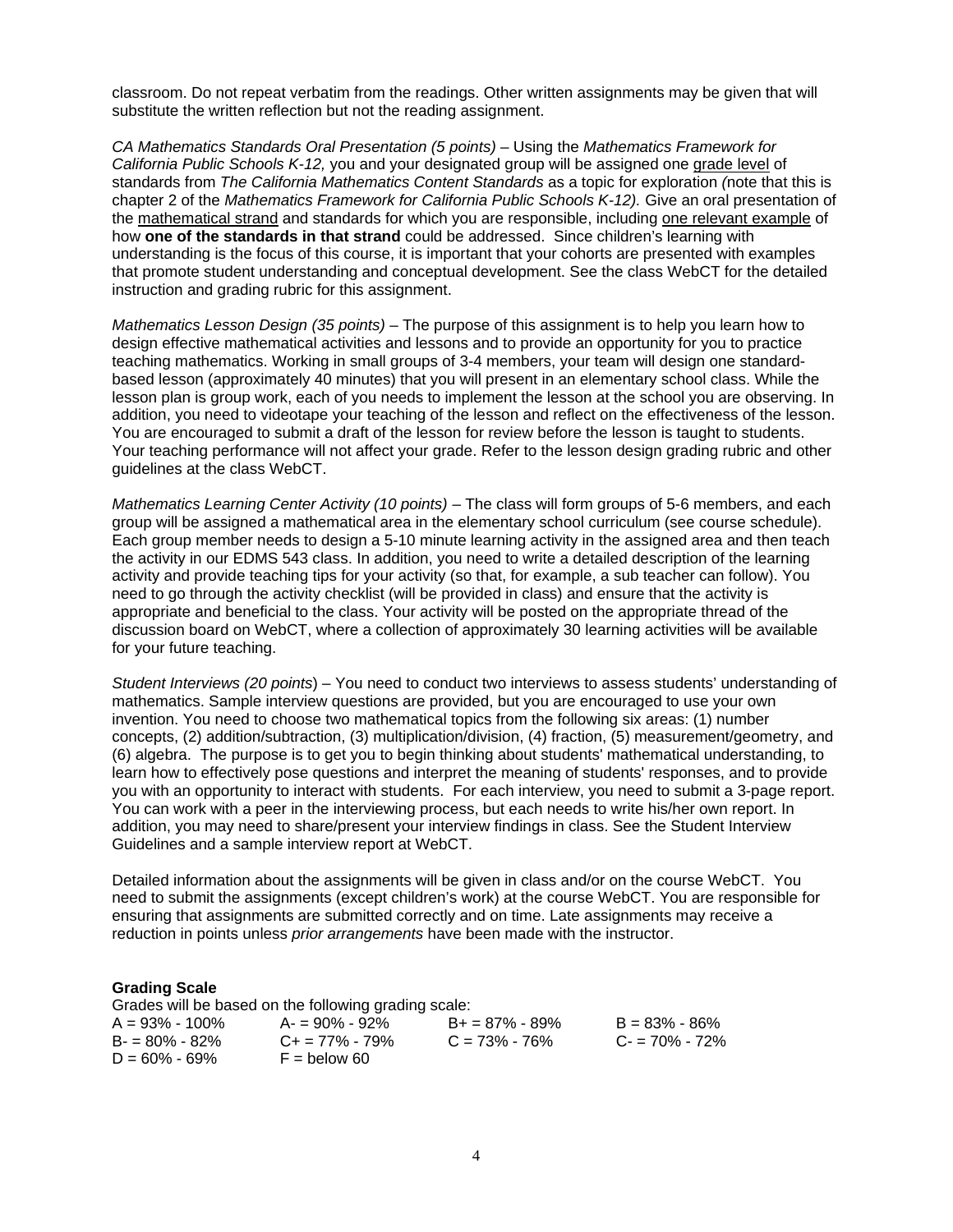# **Lesson Design Elements**

**Group Members:** 

# **Elements of the learning experience**

**Lesson Title**:

**Grade Level:** 

**Content Area:** *Mathematics* 

 **Subject Matter:** *Number Sense, Measurement and Geometry, Algebra and Functions, Statistics, Data Analysis and Probability, Mathematical Reasoning* 

**Time period for the learning experience** *Example: two 30 minute sessions Science* 

**California Mathematics Content Standards**: *State-adopted content standards* 

**Lesson objective(s) based on the content standards**:

**Mathematical Concept(s):** What are you trying to teach? What big idea(s) is/are the focus of your lesson? Do not say, "The students will \_\_\_\_\_\_\_\_\_\_." (That is an objective, not a concept.)

*Example: In the set model for fractions, the whole is understood to be a set of objects and subsets of the whole make up fractional parts* 

**Class Description -** For the purpose of this assignment, the class description must include English Learners, Special Education students and GATE students. Individualize this section based on your own assigned classroom.

*Type of class (self contained, subject specific), time of year, general background of students learning in relationship to new learning (challenges and prior learning)* 

 *Regular education: English Learners: Special education: GATE student:* 

**Materials/Resources/Technology:** *What does the teacher need? What do the students need? Materials should include lists of supplies that will be needed to present this lesson.* 

## **Assessment Plan**

**Note:** Goals/objectives that will be assessed are based on the content standards and are tied to the Big Idea(s) (concepts) in your lesson.

 *Types of assessment: Prior knowledge (pre assessment), Formative (progress monitoring), Summative (final product)* 

 *Description and Purpose of each Assessment Type listed above* 

 *Feedback strategies: How students will be informed of specific successes and challenges?*

 *How general assessment results will be used to inform instruction:* 

## **Criteria for Assessment**

What benchmark criteria will you use to grade the assessment? How will you know if a student has successfully completed the assessment and accomplished the learning goals? What will they do to show you they have succeeded?

**NOTE:** Criteria are based on the mathematics content standards and the learning goals/objectives in your lesson.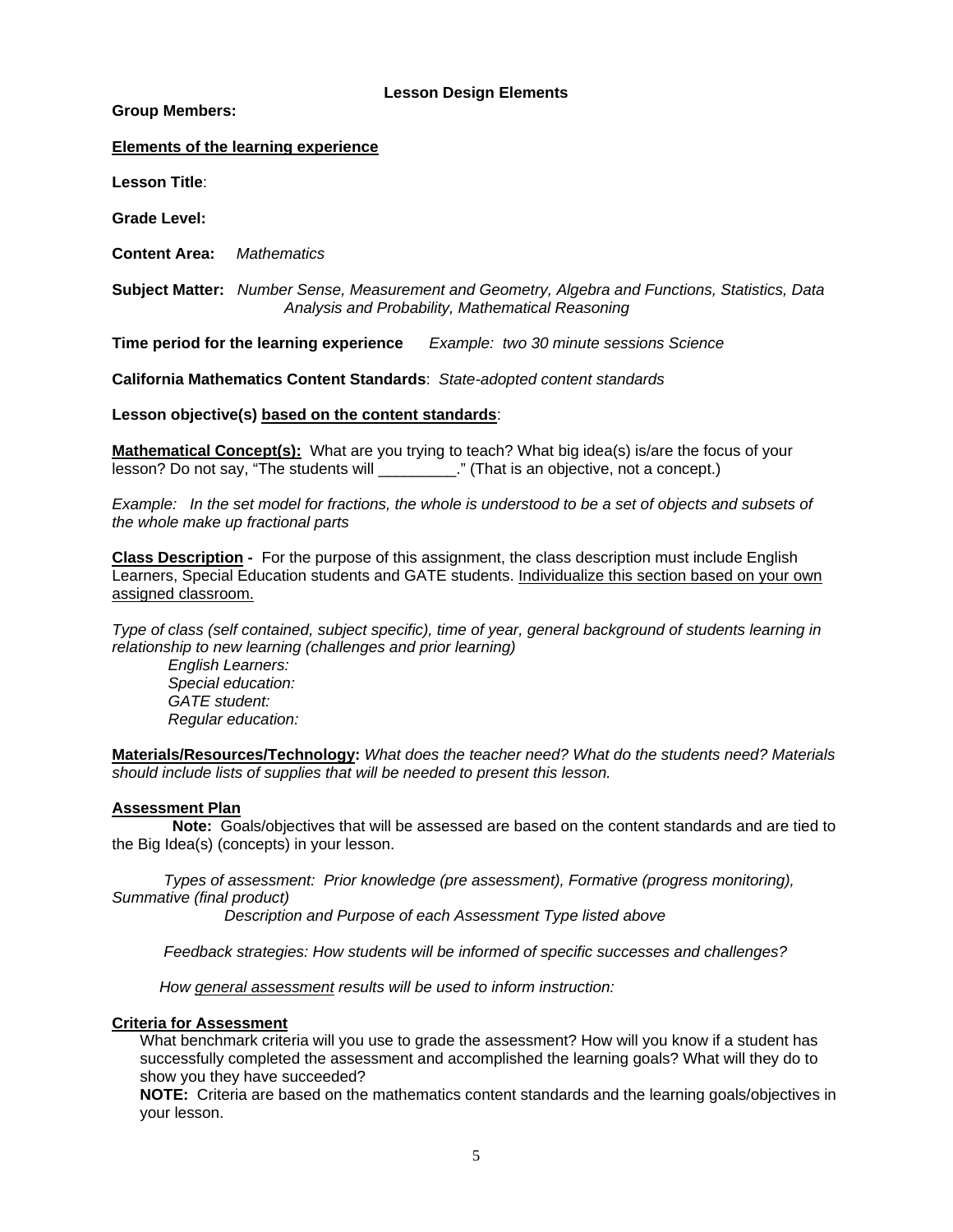**Lesson Activities**: Address the subject matter lesson objectives and developmental needs of the students described.

| <b>Instructional Strategies-</b>                                                                                                                                                                                                                                                                                                                                                                                 | <b>Student Activities -</b>             |
|------------------------------------------------------------------------------------------------------------------------------------------------------------------------------------------------------------------------------------------------------------------------------------------------------------------------------------------------------------------------------------------------------------------|-----------------------------------------|
| What the teacher does during the instruction.                                                                                                                                                                                                                                                                                                                                                                    | What the students do during the lesson. |
| <b>LAUNCH</b><br>How will you set up the problems or mathematical<br>tasks? How will you motivate and focus students?<br>What will you establish expectations?                                                                                                                                                                                                                                                   |                                         |
| <b>EXPLORE</b><br>How will you help students explore the math<br>concepts in the lesson? How will you promote<br>students' conceptual understanding? How will you<br>check for students' understanding? What difficulties<br>may be seen? What questions can you ask to guide<br>students' thinking? What are the accommodations<br>and modifications for students who may struggle?                             |                                         |
| <b>SUMMARIZE/SHARE</b><br>Closure: How will you have students summarize<br>their learning? How will you encourage students to<br>share their learning and provide comments to other<br>students' findings? What questions can you ask to<br>encourage students to draw conclusions? How will<br>you structure opportunities for students to continue<br>developing understanding and skills after the<br>lesson? |                                         |

# **Description & Purpose of Differentiated/Adapted Instructional Methods for ONE of the following students:**

- • *English Learner*
- • *Learner with Special Needs* 
	- *Learning Disability*
	- *Physical Disability*
- *GATE Student/Advanced Learners/Accelerated Learner*

# **Rationale for Instructional Strategies:**

- 1) Why are the instructional strategies, student activities and resources appropriate for this class, based on content and student development?
- **2)** How do they help the students make progress toward achieving the state adopted academic content standards in this content area?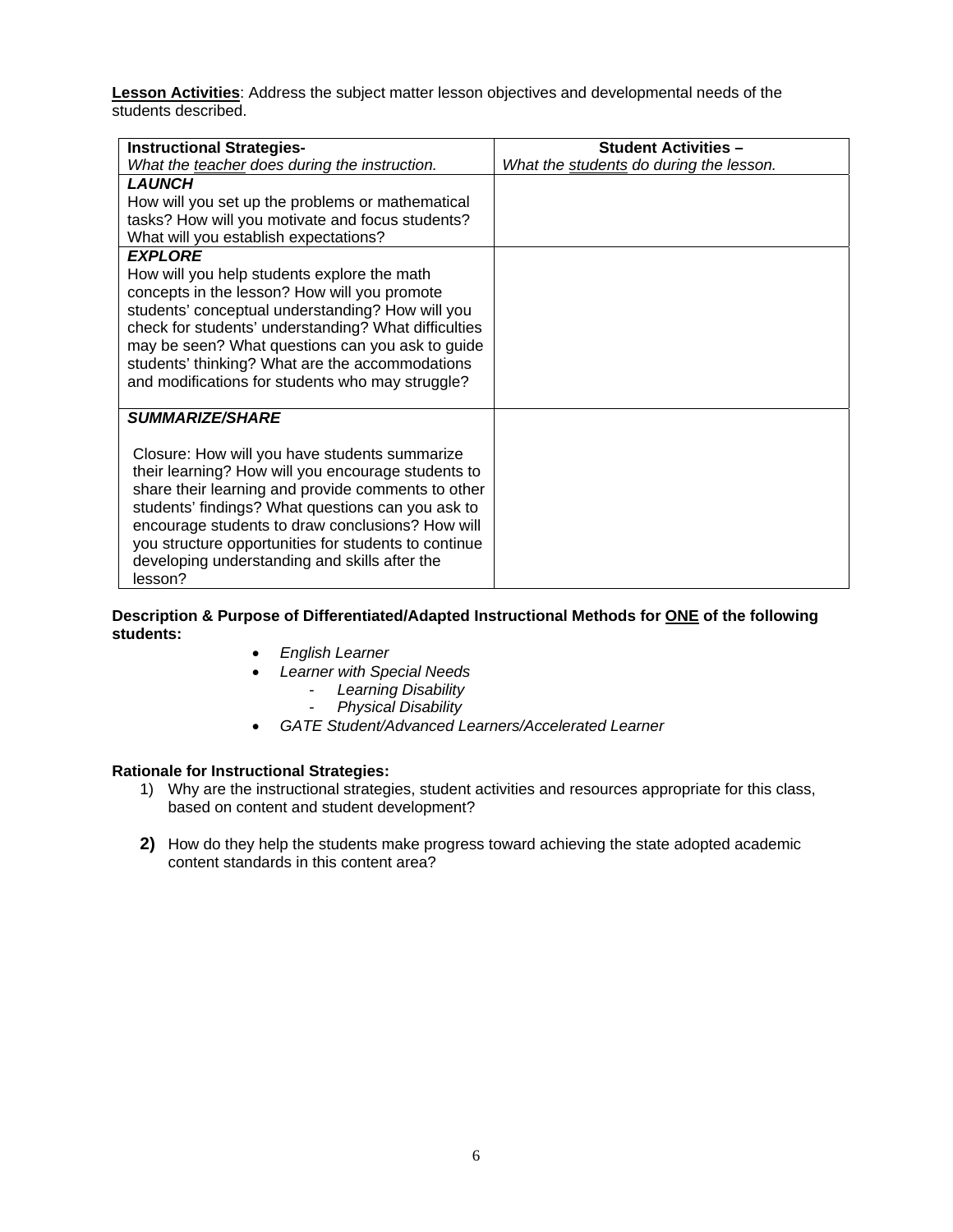# **LESSON DESIGN ASSIGNMENT GRADING RUBRIC**

EDMS 543

| <b>Design Component</b>             | <b>Approaching</b>                                 | <b>Meets</b>                                     | <b>Exceeds</b>                                       |  |
|-------------------------------------|----------------------------------------------------|--------------------------------------------------|------------------------------------------------------|--|
| & Criteria                          |                                                    | (includes the criteria for                       | (includes the criteria for                           |  |
|                                     |                                                    | Approaching)                                     | Approaching & Meets)                                 |  |
|                                     | Part I. Elements of Learning Experience (4 points) |                                                  |                                                      |  |
| Title, Grade Level, & Time          | Provides a title that is                           | & title addresses the math                       | & describes where the                                |  |
| 0.3 points                          | related to the lesson                              | concepts in the lesson;                          | title fits within a unit plan.                       |  |
|                                     | activity; provides grade                           | appropriate grade level                          |                                                      |  |
| <b>CA Standards and Lesson-</b>     | level and time allocation<br>CA Standards are      | and time allocation<br>& each learning objective | & identifies which of the                            |  |
| specific Learning                   | identified and each is                             | is clearly stated in terms                       | three facets of                                      |  |
| <b>Objectives</b>                   | addressed in a learning                            | of what students are                             | mathematics learning                                 |  |
| 1 point                             | objective or a set of                              | expected to know and do                          | (procedural proficiency,                             |  |
|                                     | objectives                                         |                                                  | conceptual understanding,                            |  |
|                                     |                                                    |                                                  | & problem solving) each                              |  |
|                                     |                                                    |                                                  | learning objective is                                |  |
|                                     |                                                    |                                                  | designed to address.                                 |  |
| <b>List of materials</b>            | Provides a list of materials                       | & the materials are                              | & effective materials that                           |  |
| 0.5 points                          | $\cdots$                                           | appropriate                                      | help achieve the learning                            |  |
|                                     |                                                    |                                                  | objectives; if uncommon<br>materials are used,       |  |
|                                     |                                                    |                                                  | describes how to obtain                              |  |
|                                     |                                                    |                                                  | and/or produce them.                                 |  |
| <b>Math Concepts</b>                | Provides a description of                          | & the description is                             | & the description contains                           |  |
| 0.5 pints                           | the math concepts in the                           | correct and is distinct                          | essential math concepts                              |  |
|                                     | lesson                                             | from a lesson objective                          | ("big ideas").                                       |  |
| <b>Class Description</b>            | Provides the class                                 | & includes developmental                         | & includes ALL groups of                             |  |
| 1.7 points                          | demographic information;                           | needs of the students                            | students who present a                               |  |
|                                     | describes students' prior                          |                                                  | different instructional                              |  |
|                                     | knowledge & experience                             |                                                  | challenge (ELL, Special Ed,<br>GATE, etc.) and their |  |
|                                     |                                                    |                                                  | particular learning needs.                           |  |
| Part II. Assessment Plan (5 points) |                                                    |                                                  |                                                      |  |
| <b>Assessment Strategies</b>        | Provides assessment                                | & articulates if each                            | & provides multiple                                  |  |
| 3 points                            | strategies for each                                | strategy is formative or                         | opportunities for the                                |  |
|                                     | objective                                          | summative (or other type)                        | instructor to check for                              |  |
|                                     |                                                    | assessment; clearly                              | understanding.                                       |  |
|                                     |                                                    | describes what will be                           |                                                      |  |
|                                     |                                                    | assessed and how you will                        |                                                      |  |
|                                     |                                                    | conduct each of the<br>assessment tasks          |                                                      |  |
| <b>Criteria &amp; Rubrics</b>       | Provides rubrics for                               | & clearly communicates to                        | & justifies the use of                               |  |
| 2 points                            | assessing student learning                         | students about the                               | holistic or analytical (or                           |  |
|                                     | $\cdots$                                           | expectations                                     | mixed) approach to rubric                            |  |
|                                     |                                                    |                                                  | design.                                              |  |
|                                     | Part III. Instructional Strategies (15 points)     |                                                  |                                                      |  |
| The Launch Phase                    | Provides an introduction                           | & effective introduction                         | & establishes expectations                           |  |
| 5 points                            | to the lesson                                      | that motivates students,                         | and provides script for                              |  |
|                                     |                                                    | challenging/interesting                          | teacher and times for                                |  |
|                                     |                                                    | problem(s) that orient<br>student thinking       | each activity.                                       |  |
|                                     |                                                    |                                                  |                                                      |  |
|                                     |                                                    |                                                  |                                                      |  |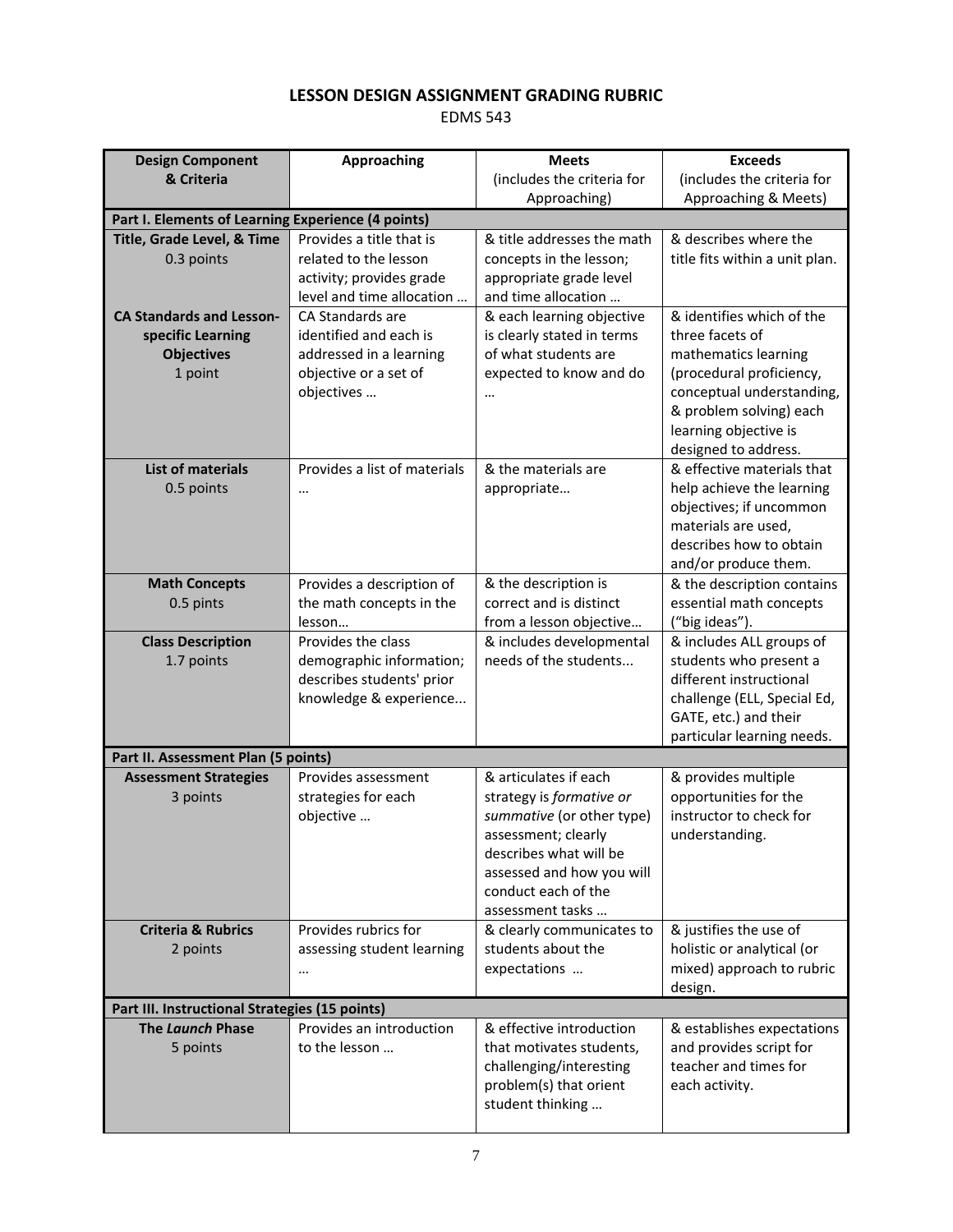| The Explore Phase<br>5 points                                                                                                                                                | Describes how you will<br>help students explore the<br>math concepts in the<br>lesson | & details the steps that<br>build students' conceptual<br>understanding (cognitively<br>demanding tasks instead<br>of merely rule-oriented<br>drill); provides<br>hints/assists and<br>questions you might give<br>as students work | & provides script for<br>teacher and times for<br>each activity; predicts<br>what might happen,<br>provides accommodations<br>and modifications for<br>students who may<br>struggle. |
|------------------------------------------------------------------------------------------------------------------------------------------------------------------------------|---------------------------------------------------------------------------------------|-------------------------------------------------------------------------------------------------------------------------------------------------------------------------------------------------------------------------------------|--------------------------------------------------------------------------------------------------------------------------------------------------------------------------------------|
| The Summarize Phase<br>5 points                                                                                                                                              | Describes how you will<br>wrap up the lesson                                          | & clearly describes how<br>you will format the                                                                                                                                                                                      | & provides strategies for<br>increase students'                                                                                                                                      |
|                                                                                                                                                                              |                                                                                       | discussion of the learning                                                                                                                                                                                                          | reflection and meta-                                                                                                                                                                 |
|                                                                                                                                                                              |                                                                                       | task, what questions will                                                                                                                                                                                                           | cognition.                                                                                                                                                                           |
|                                                                                                                                                                              |                                                                                       | you ask to encourage                                                                                                                                                                                                                |                                                                                                                                                                                      |
|                                                                                                                                                                              |                                                                                       | students to draw                                                                                                                                                                                                                    |                                                                                                                                                                                      |
|                                                                                                                                                                              |                                                                                       | conclusions and to extend<br>their thinking, etc.                                                                                                                                                                                   |                                                                                                                                                                                      |
|                                                                                                                                                                              |                                                                                       |                                                                                                                                                                                                                                     |                                                                                                                                                                                      |
| Part IV. Differentiation Strategies (5 points)-- Choose ONE group of students who present a different instructional<br>challenge such as ELL, GATE, Special education, etc.) |                                                                                       |                                                                                                                                                                                                                                     |                                                                                                                                                                                      |
|                                                                                                                                                                              |                                                                                       |                                                                                                                                                                                                                                     |                                                                                                                                                                                      |
| <b>Differentiation</b>                                                                                                                                                       | Describes the                                                                         | & articulates how the                                                                                                                                                                                                               | & provides how the                                                                                                                                                                   |
| 5 points                                                                                                                                                                     | differentiation strategy for                                                          | strategy addresses the                                                                                                                                                                                                              | strategy will be assessed                                                                                                                                                            |
|                                                                                                                                                                              | the chosen group of                                                                   | students identity and                                                                                                                                                                                                               | for effectiveness and                                                                                                                                                                |
|                                                                                                                                                                              | students                                                                              | developmental needs                                                                                                                                                                                                                 | altered if needed.                                                                                                                                                                   |
|                                                                                                                                                                              |                                                                                       | (readiness, interest or                                                                                                                                                                                                             |                                                                                                                                                                                      |
|                                                                                                                                                                              |                                                                                       | learning profile)                                                                                                                                                                                                                   |                                                                                                                                                                                      |
| Part V. Rationale & Reflection (6 points)                                                                                                                                    |                                                                                       |                                                                                                                                                                                                                                     |                                                                                                                                                                                      |
| <b>Rationale</b>                                                                                                                                                             | Describes the rationale for                                                           | & addresses how the                                                                                                                                                                                                                 | & explains how the                                                                                                                                                                   |
| 3 points                                                                                                                                                                     | teaching this lesson (big                                                             | instructional strategies                                                                                                                                                                                                            | assessment is a valid and                                                                                                                                                            |
|                                                                                                                                                                              | ideas, enduring<br>understandings, essential                                          | and the student activities<br>are suited to meet the                                                                                                                                                                                | reliable way to assess<br>student learning.                                                                                                                                          |
|                                                                                                                                                                              | questions)                                                                            | standard(s) and                                                                                                                                                                                                                     |                                                                                                                                                                                      |
|                                                                                                                                                                              |                                                                                       | objective(s) of the lesson                                                                                                                                                                                                          |                                                                                                                                                                                      |
| <b>Reflection</b>                                                                                                                                                            | Reflects on what works                                                                | & includes an in-depth                                                                                                                                                                                                              | & provides specific and                                                                                                                                                              |
| 3 points                                                                                                                                                                     | and what does not work                                                                | analysis of students'<br>learning outcomes                                                                                                                                                                                          | effective strategies for<br>improving the lesson.                                                                                                                                    |

Total: 35 points.

# **CSUSM Furloughs**

Due to the devastating effects of current budget crisis in California, I have been furloughed nine days each semester of this academic year, representing a 9.23% reduction in both workload and compensation. A furlough is an unpaid day off on a faculty member's regularly-scheduled workday. In order to satisfy legal and ethical requirements of the California Labor Code, I am required to submit formal certification that I will not work on my furlough days. I am prohibited from teaching, conducting scholarly research, consulting with students, responding to email or voicemail, providing assignment feedback, or participating in any CSU work-related activities on my furlough days. Furlough dates vary by professor; my Fall Semester furlough dates are 9/3, 9/8, 10/8, 10/15, 11/20, 11/23, 11/24, 11/25, and 12/1. Furlough plans may be altered after the beginning of the semester as a result of administrative actions or other emergencies, thus subsequent revisions to this syllabus may occur.

The CSU faculty agreed to take furlough days in order to preserve jobs for as many CSU employees as possible, and to serve as many students as possible, in the current budget crisis. The agreement that governs faculty furloughs acknowledges that "cuts of this magnitude will naturally have consequences for the quality of education that we can provide." Within the furlough context, I will make every effort to support your educational experience at CSUSM. Visit CSUSM Budget Central [http://www.csusm.edu/budgetcentral/] to learn about the state budget crisis and how it impacts your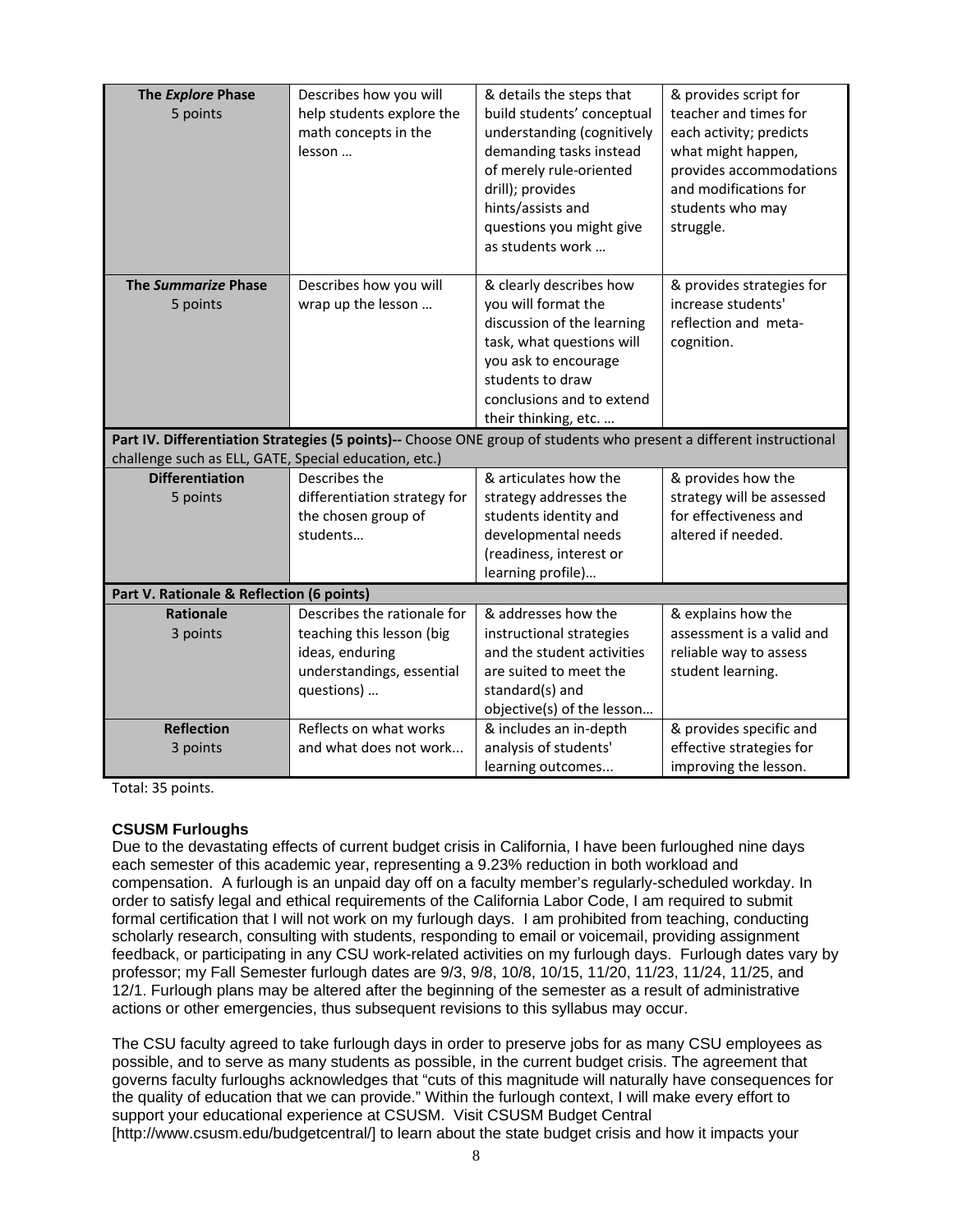educational opportunities. To avoid the continued loss of higher education availability in California, exercise your right to voice an opinion. Contact information for state legislators and the governor are provided at Budget Central.

# **Tentative Schedule**

Please note that modifications may occur at the discretion of the instructor.

| <b>Date</b> | <b>Session and Topics</b>                                                                                                                                                                                                                                                                                              | <b>Reading &amp; Assignments</b>                                                |
|-------------|------------------------------------------------------------------------------------------------------------------------------------------------------------------------------------------------------------------------------------------------------------------------------------------------------------------------|---------------------------------------------------------------------------------|
| 9/2         | 1. Building a mathematics learning community<br>Course overview                                                                                                                                                                                                                                                        |                                                                                 |
| 9/9         | 2. Developing understanding in mathematics<br>What does "understanding" mean in mathematics? Problem<br>solving in the mathematics classroom.                                                                                                                                                                          | Van de Walle et al. ch. 1, 2<br><b>Reflection 1 due</b>                         |
| 9/16        | 3. Lesson Design<br>How do we make decisions about what to teach and how we<br>teach it? How do we sequence the learning activities so that<br>students can learn the intended themes?<br>CA math standards presentations part 1                                                                                       | Van de Walle et al. ch. 3, 4                                                    |
| 9/23        | 4. Assessment<br>How do we know whether or not students achieve learning<br>objectives? What are the purposes of different types of<br>assessment strategies? What do we respond when students<br>do not learn?<br>CA math standards presentations part 2<br>Lesson plan workshop (20 min)                             | Van de Walle et al. ch. 5, 6<br><b>Reflection 2 due</b>                         |
| 9/30        | 5. Project-based teaching & learning<br>How do open-ended math tasks allow students to make<br>connections among math concepts?<br>Math topics: Measurement & geometry<br>Lesson design workshop (30 minutes)                                                                                                          | Van de Walle et al. ch. 19, 20<br>Measurement/Geo interview due*                |
| 10/7        | 6. Introduction to Cognitively Guided Instruction (CGI)<br>What are some types and structures of math problems?<br>How do students solve problems? How do we help children<br>develop number sense?<br>Math topics: Number concepts                                                                                    | Van de Walle et al. ch. 8, 9<br>Number concepts interview due*                  |
| 10/14       | 7. Using models for math teaching & learning<br>How do we provide opportunities for hands-on explorations<br>in learning mathematics? How can manipulatives help or fail<br>to help children construct math ideas?<br>Math topics: Number concepts & place value<br>Learning Center Activities- Group 1 presentation** | Van de Walle et al. ch. 10, 11                                                  |
| 10/21       | 8. (con't) Using models for math teaching & learning<br>Making sense of operations on whole numbers<br>Math topics: Addition, subtraction, multiplication, & division<br><b>Reflection 3 activity</b><br>Learning Center Activities- Group 2 presentation**                                                            | Van de Walle et al. ch. 12<br>Add/sub interview due*<br>Mult/div interview due* |
| 10/28       | 9. Making connections among math concepts<br>Why are fractions, decimals, & percents different<br>representations of the same quantity? What are some<br>models for fractions?<br>Learning Center Activities- Group 3 presentation**                                                                                   | Van de Walle et al. ch. 15, 17<br>Lesson design due                             |
| 11/4        | 10. Making sense of operations on fractions<br>Do we need common denominators in order to add or<br>subtract fractions? Why do we invert and multiply?<br>Learning Center Activities- Group 4 presentation**<br>Lesson plan presentations                                                                              | Van de Walle et al. ch. 16<br><b>Fractions interview due*</b>                   |
| 11/11       | Veteran's Day - campus closed                                                                                                                                                                                                                                                                                          |                                                                                 |